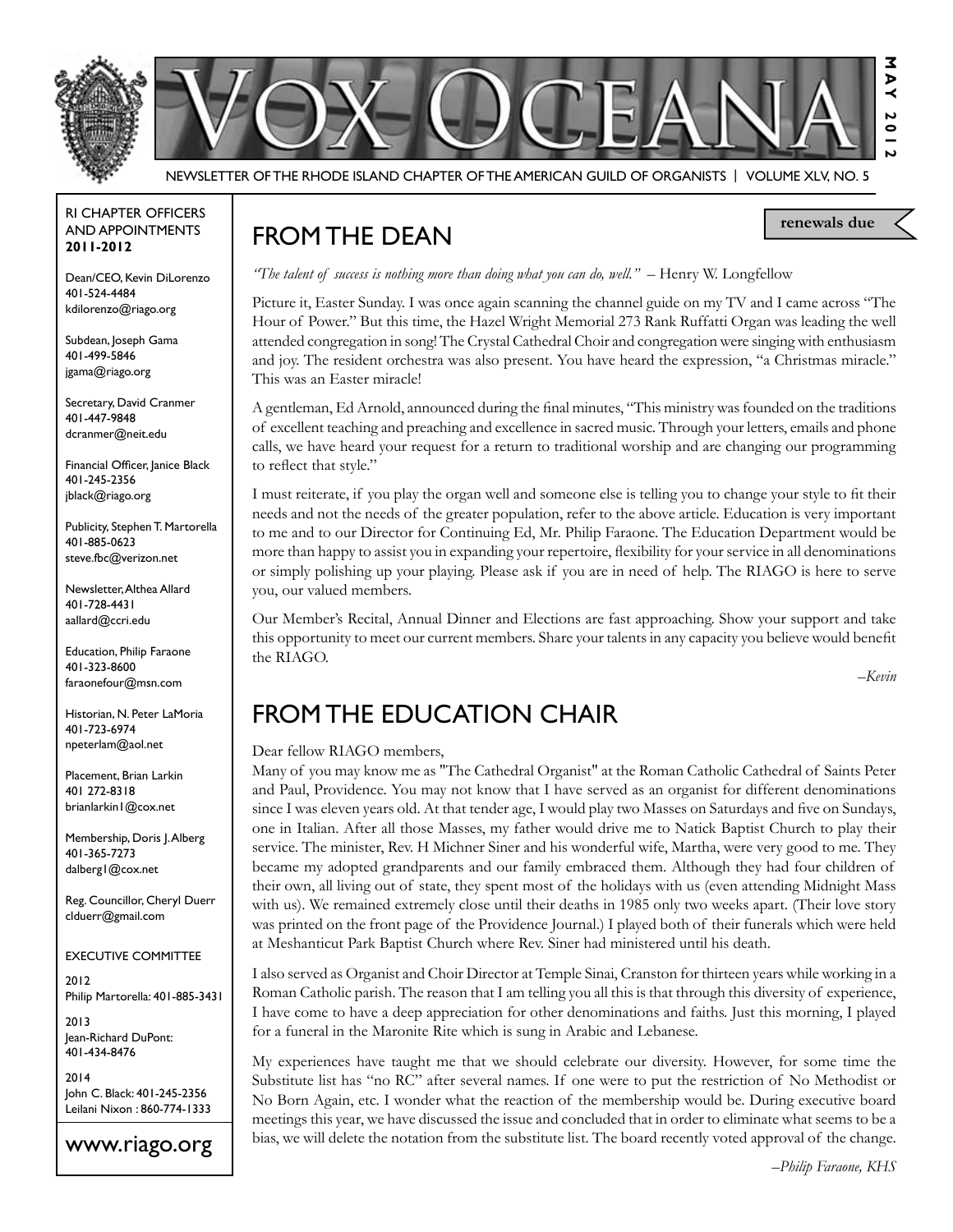# **EVENTS**

**Sunday, May 6, 2:00 pm:** On the heels of their sold-out performance in 2011, **The Community MusicWorks Players** return to Trinity for an afternoon of chamber music for strings and piano by Mozart, Beethoven and Stravinsky. The concert will be followed by a complimentary wine and cheese reception with the artists. Hawes Room Trinity Church; Queen Anne Square, Newport, RI. Information and tickets: www.trinitynewport.org/concerts

**Thursday, May 10, 7:00-8:30 pm:** *AHA! Night - New Bedford:* Mini-performances of the Monteverdi Mass of 1650 by **Sine Nomine**, a select a cappella choir, directed by **Paul Cienniwa**, joined by Roger Williams University professor **Will Ayton** on viola da gamba and Sine Nomine founder **Glenn Giuttari** on organ. New Bedford Art Museum, 608 Pleasant Street, New Bedford, MA. Free admission.

**Sunday, June 3, 3:30 pm:** *Air, Fire, Water: An Organ Concert for Pentecost*. **James E. Jordan** and **SharonRose Pfeiffer** offer a celebratory concert for the feast of Pentecost on the E. M. Skinner Organ at the Church of the Transfiguration, Rock Harbor, Orleans. The program explores a wide range of inspired works including *Komm Heiliger Geist* by Bach, *Dance of the Holy Spirit* by Dan Locklair and Persichetti's *Toccata "With Tongues of Fire."* Tickets \$25, \$20 Seniors, 18 & under free. 508-240-2400. www.churchofthetransfiguration.org

**Monday, June 4, 6:00 pm:** Members' Recital. We have a couple of vacancies available for any member wishing to perform one piece at Phillips Memorial Baptist Church, 565 Pontiac Avenue, Cranston. Contact: Philip Faraone 401-323- 8600 for more information.

**Monday, June 4 at 7:30 pm:** Cocktails and Annual Dinner with 2012-2013 Elections at Spain Restaurant, 1073 Reservoir Ave., Cranston. \$30/person. RSVP by May 25.



## Administrative changes

**Doris Alberg** has resigned her position as membership chair after many years of service to RIAGO. Doris has served us well in many other capacities as well: Sub-dean, Dean, and registrar for our convention. We thank her for her long devotion to RIAGO and promoting the organ in so many ways. We wish her the best as she follows other interests.

**Christopher A. Sousa** is assuming the role of membership chair for the interim before the elections. Reach him at 401-368-2758; 41 Truman Street, Johnston, RI 02919; csorganist@aol.com. **Sister Gail Himrod** has accepted the nomination to the position on this year's slate.

Web and publicity have been merged; **Steve Martorella** is chair.

### **Proposed Slate of Officers for 2012-2013**

Dean: Kevin Dilorenzo Sub-Dean: Phil Faraone Secretary: Dav Cranmer Treasurer: Lawrence Wilson Membership: Gail Himrod Members at Large 2013: Joe Gama & Jean-Richard DuPont Members at Large 2014: Leilani Nixon, Lois Conboy & John Black Members at Large 2015: Elaine Alexander & Chris Souza

## **June 4th Annual Dinner at Spain Restaurant**

Appetizers include Clams Casino, Stuffed Mushroom Caps, Grilled Chorizo, Mussels Marinara and Coconut Shrimp. Coffee included. Beverages are available at the cash bar. **\$30.00 per person RSVP by May 25, 2012**

> Entrée choices are: 1. Fillet of Salmon broiled and topped with sherry sauce and saffron sauce.

- 2. Chicken Limon pan seared in lemon sauce
- 3. Pork Tenderloin chili rubbed with Shitake mushrooms in a port wine sauce

Please indicate your choice and send your reservation and check payable to RIAGO to: Kevin Di Lorenzo, 31 Lori-Ellen Drive, Smithfield, RI 02917 401-524-4484

Reservation Name\_\_\_\_\_\_\_\_\_\_\_\_\_\_\_\_\_\_\_\_\_\_\_\_\_\_\_\_\_\_\_\_\_\_\_\_\_\_\_\_\_\_\_\_\_\_\_\_\_ Number in Party\_\_\_\_\_\_\_\_\_\_\_\_\_\_\_\_\_\_\_\_\_\_

Entrée selection